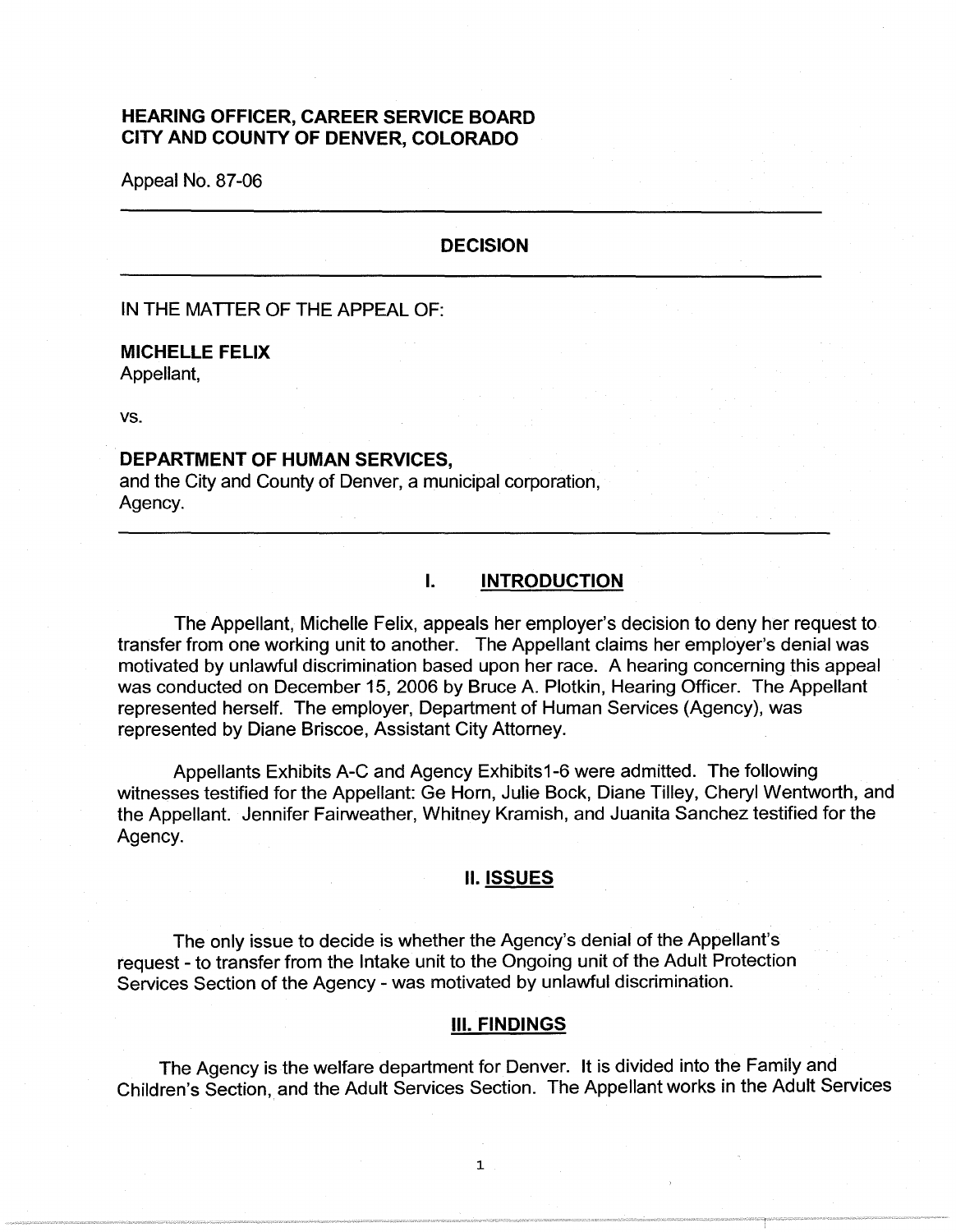Section. The Adult Services Section contains subdivisions including Adult Protective Services, which is responsible for the aging and the younger, developmentally-delayed populations. Adult Protective Services is further divided into one Intake Unit and two Ongoing Units. Seven to eight social workers serve each unit. The Intake Unit social workers, as the title suggests, take referrals from the police, hospital social workers, firemen, and other sources. Under state law, they must investigate allegations of adult abuse, neglect, or financial exploitation within three days. If the Intake social worker deems there is a case the Agency will retain, the case is transferred to one of the two Ongoing Units. Those social workers retain the case for as long as there is an adult protection issue. [Horn testimony].<sup>1</sup> Although social workers in both the Intake and Ongoing Units perform many of the same functions, there are substantial differences. Intake workers must be able to handle the more stressful aspects of social work, as they receive cases in crisis. They must be able to think and evaluate cases quickly, and effectively. The pace is much faster than for the Ongoing Units. [Wentworth, Fairweather testimony]. Intake workers need to be able to react to quickly-changing crises, and therefore feel comfortable with less control over their days than Ongoing workers. [Wentworth testimony].

The Appellant has been a social worker in the Agency for eight and one half years, first in the Family and Children's Section, the remainder in Adult Protective Services. In the Family and Children's Section she was an Ongoing Unit worker. [Appellant testimony]. At all times pertinent to this appeal, her immediate supervisor was Whitney Kramish, and her second-level supervisor was Doris Puga.

Before 2001, there was one Ongoing Unit and one Intake Unit in Adult Protective Services. In 2001, as a result of restructuring, a second Ongoing Unit was created. All social workers in Adult Protection Services, including the Appellant, were provided a questionnaire which asked for their preferences as to which unit, Intake or Ongoing, they wished to be placed. [Horn testimony]. No interview or other formality was required. Some workers transferred from one Ongoing Unit to another Ongoing Unit, and some transferred from the Intake Unit to one of the Ongoing Units. The Appellant was awarded her first choice, to be placed in an Ongoing Unit under then-supervisor Marion Parsons. [Appellant testimony]. The supervisors collectively made the ultimate decision as to where the applicants would be placed. Puga and Sanchez were supervisors at that time, and would have had input into the placement decisions. [Bock testimony]. To date, there remains no written policy establishing the parameters for transferring between units.

In February 2006 Whitney Kramish became the Appellant's immediate supervisor when her former supervisor retired. Kramish previously was employed as a case worker in Boulder for one year, and performed other social work since 2001. The Appellant believed Kramish did not have sufficient experience as a supervisor, so in August 2006, the Appellant requested a transfer to Wentworth's Ongoing Unit by asking Wentworth directly. Wentworth told the Appellant she had no objection, but explained the decision was not hers alone, and directed the Appellant to Puga. A supervisory committee consisting of a Hispanic (Puga) and two Caucasians (Wentworth and Kramish) denied the Appellant's request. The committee members determined the Appellant's request was based upon her personal preference

<sup>&</sup>lt;sup>1</sup> Horn is a Senior Social Case Worker in the Adult Protective Services Section.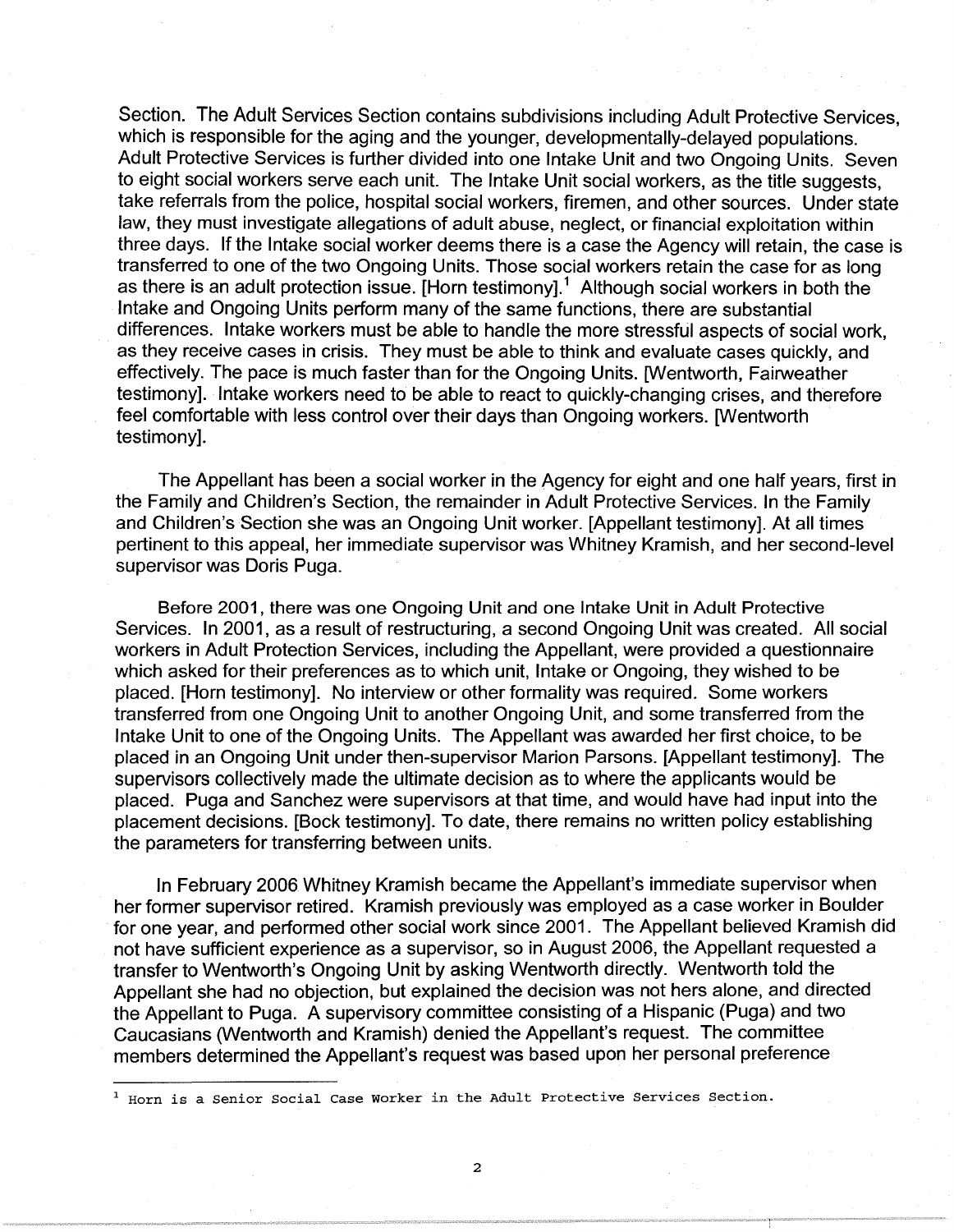between supervisors, and agreed it would set a poor precedent to allow supervisor-shopping. [Exhibit 3, Wentworth testimony]. Division Director Juanita Sanchez concurred in the committee's decision and the reason for it. [Exhibit 4, Sanchez testimony]. The committee members stated they would support an informal-process transfer if the Appellant wished to transfer from her Ongoing Unit to an Intake Unit, but the Appellant declined. [Fairweather testimony, Exhibit B]. Other lateral transfer opportunities were open to the Appellant, albeit with the same formal process required of any applicant. Id.

On September 25, 2006, the Appellant filed a formal complaint concerning the denial of her transfer, alleging the Sanchez and Puga denied her request to transfer, while the same supervisors allowed Caucasians to transfer between units. [Exhibit B]. As a result of the complaint, Jennifer Fairweather, Director of Human Resources at the Agency, undertook an informal inquiry. She concluded Puga has allowed workers to transfer "between functional areas" such as between Intake and Ongoing units, but has never allowed a transfer from one Ongoing Unit to the other simply as a preference of supervisor, as was the case here. Fairweather determined that a full investigation into the Appellant's complaint was not warranted. [Fairweather testimony]. The Appellant then perfected her appeal on October 17, 2006.

#### **IV. ANALYSIS**

# **A. Jurisdiction**

The Appellant claims two of her supervisors, Juanita Sanchez and Doris Puga, unlawfully discriminated against her based upon her race. [Appellant Appeal, Appellant testimony]. The Appellant's principal complaint is she was singled out as the only person who was required to submit to a formal application process in order to transfer from one unit to another, while other White social workers were transferred without a formal process. [Appellant testimony]. I find I have jurisdiction of the Appellant's discrimination claim under Career Service Rule (CSR) 19-10 B. 1.

#### **B. Burden of Proof**

The Appellant retains the burden of persuasion, throughout the case, to prove unlawful discrimination on the basis of race, by a preponderance of the evidence. St. Mary's Honor Ctr. v. Hicks, 509 U.S. 502, 510-512 (U.S., 1993). The Appellant bears the initial burden of production to make a prima facie showing that the Agency discriminated against her on basis of her membership in a protected class, in this case, race. If the Appellant meets that obligation, the burden shifts to the Agency to produce evidence of a legitimate, nondiscriminatory reason for the action. If the Agency does so, the plaintiff may then show the defendant's proffered reasons are, in reality, a pretext for unlawful discrimination. Sanchez v. Denver Pub. Sch., 164 F.3d 527, 531 (10th Cir. 1998) (internal cites omitted).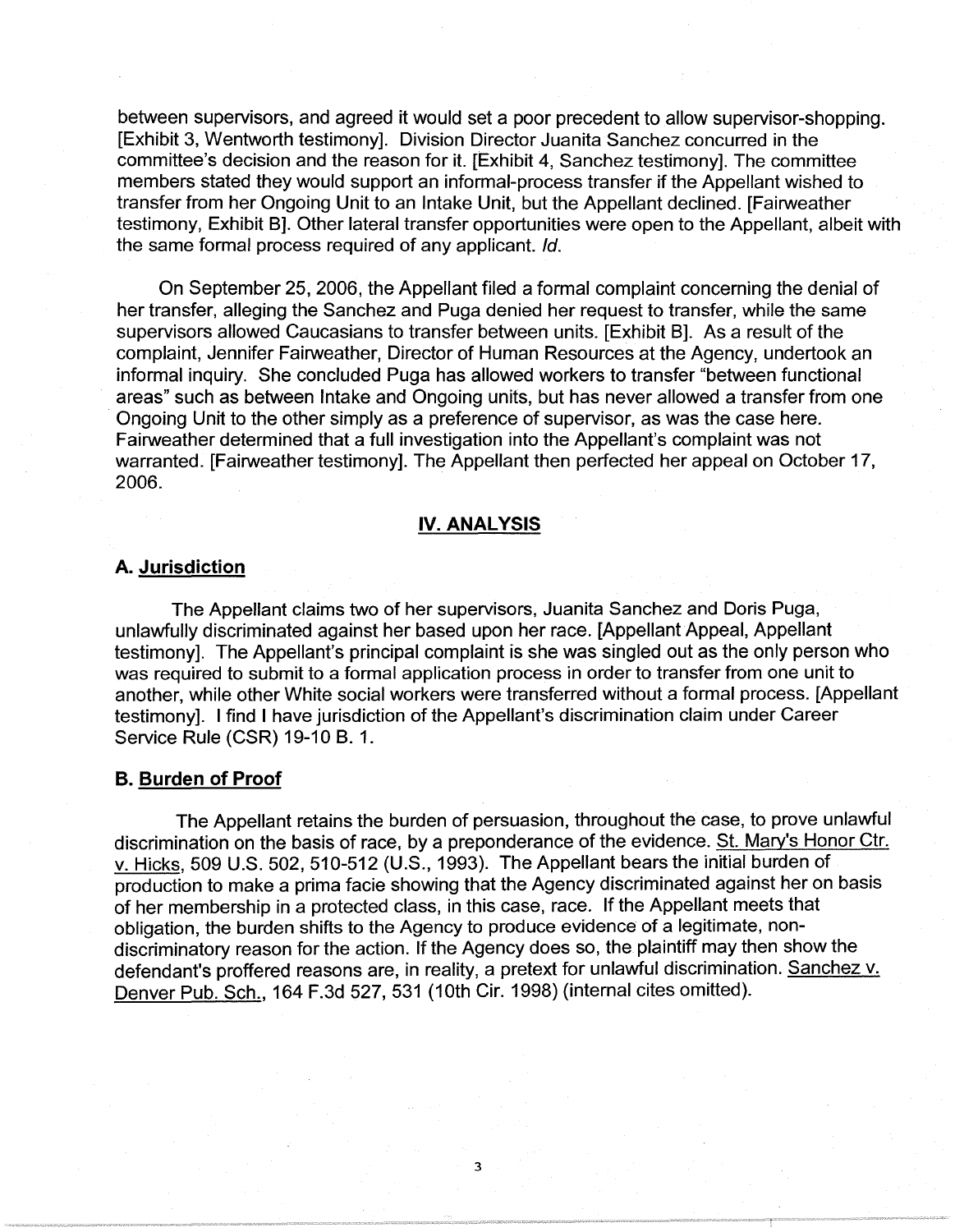# **C. The Appellant's Prima Facie Case**

In order to establish a prima facie case of discrimination the Appellant must show: 1) she is a member of a protected class; 2) she suffered an adverse employment action; 3) she was qualified for the position at issue; and 4) she was treated less favorably than others not in the protected class.

#### 1 . Protected Class.

There was no dispute that the Appellant's race, African-American, satisfies this element of proof.

## 2. Adverse Employment Action.

An adverse action is an employment action which affects pay, benefits or status. Sanchez v. Denver Public Schools, 164 F.3d 527 (10th Cir. 1998). The Appellant's evidence supports the finding that the transfer she sought did not involve a change in pay, benefits or status). [Horn, Wentworth, Tilley cross-exam, Appellant testimony].

The denial of a lateral transfer is not an adverse employment action as a matter of law. Mccrary v. Aurora Pub. Schs, 57 Fed. Appx. 362, 368-369 (10th Cir. 2003), Henderson v. UPS, 2006 U.S. Dist. LEXIS 37302, 37-38 (D. Colo. 2006), Sanchez v. Denver Public Schools, 164 F.3d 527 (10th Cir. 1998). Because the Appellant failed to establish this essential element, her prima facie case fails and I need not address whether the Agency denied the transfer for a valid reason. Henderson at 37.

# **D. The Agency's Response**

Even assuming the Appellant had established a prima facie case, the Agency established a legitimate, non-discriminatory business reason to deny the Appellant's requested transfer. The four supervisors who unanimously agreed to deny the Appellant's transfer request all believed it would set a bad precedent to allow social workers to transfer based only upon their preference for a particular supervisor. [Wentworth, Kramish, Puga, Sanchez testimony].

#### **E. Appellant's Pretext Argument**

1. Dianne Tilley and Ge Horn were allowed to switch units without formal application. [Exhibit C, p.2].

The Appellant established both Tilley and Horn, who are Caucasian, were allowed to transfer between two Ongoing Units without formal process, [Tilley and Horn testimony], while she was required to submit to a formal application. [Appellant testimony, Exhibit C]. The Appellant's assumptions are incorrect. In 2001, at the time Tilley and Horn transferred, all workers, including the Appellant, were invited to submit their preference as to which unit they preferred. The Appellant was granted her first preference at that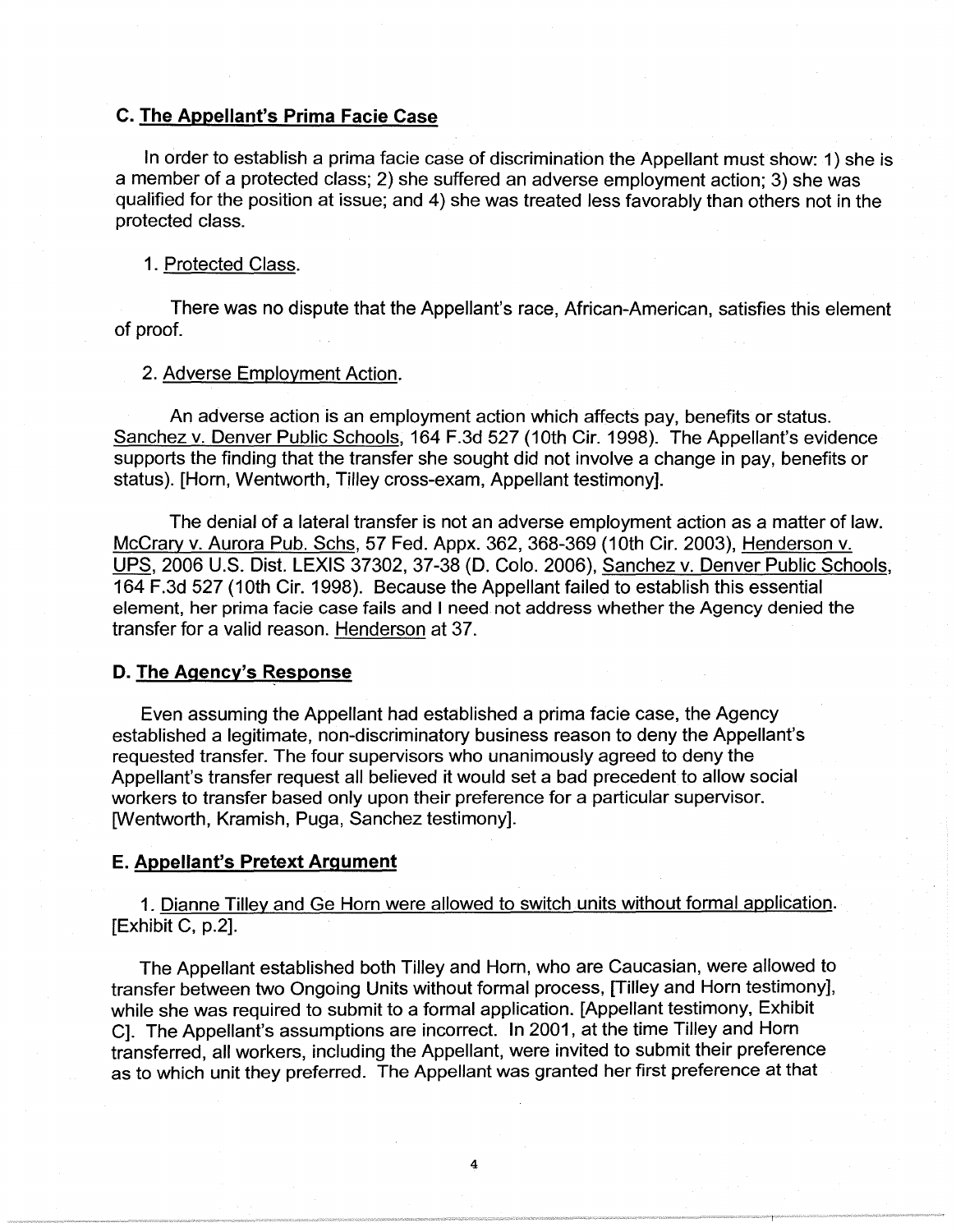time. Therefore, while it was true that Tilley and Horn were allowed to transfer between two Ongoing Units, the same option was open to the Appellant. At that time, circumstances were substantially different in that the division was reorganizing. No social worker since then has been allowed to transfer simply to satisfy a preference of supervisors. In addition, the Agency policy, albeit unwritten, denies transfers between units with the same function, as sought here by the Appellant.

2. No Caucasian or Hispanic had to submit to a formal application and interview process in order to change units.

The Appellant presented Bock as an example of this proposition. Bock, a Caucasian, transferred between functional units, from Intake to Ongoing, at the end of 2005. [Bock testimony]. Back's transfer was therefore consistent with the Agency legitimate stated business purpose of allowing only transfers between functional units, and not merely to change supervisors.

The Appellant also presented witness Ge Horn, a Caucasian, for the proposition that Horn transferred from one Ongoing Unit to another Ongoing Unit, which would negate the Agency's position that informal transfers are allowed only between functional units. Horn transferred in 2001 without formal process; however Horn was unsure who the supervisors were at the time, [Horn testimony], making it unclear if Horn was similarly situated to the Appellant. Moreover, as previously stated, the option to transfer in 2001, even within the same functional unit, was available to all social workers including the Appellant, and the Appellant received her first choice of transfer without a formal process, as did Horn. [Appellant, Horn testimony].

3. Caucasian social workers were allowed to transfer within the same functional units simply in response to their preference for a different supervisor.

In response to the Agency claim that transfers were not allowed only for the purpose of changing supervisors, the Appellant claimed another social worker was allowed to transfer between supervisors because she did not like her then-current supervisor. [Wentworth testimony]. Wentworth denied this claim, stating she and other supervisors decided to transfer that social worker due to performance issues, specifically, not keeping up with the pace required in the Intake Unit. The supervisors decided the pace in Ongoing was better suited to her abilities. Thus neither of the Appellant's assumptions was true. The social worker transferred between functional units, and the transfer was not due to her stated preference of supervisors.

The Appellant also stated another social worker was allowed to transfer to his preferred supervisor. It was unclear what that worker's race is, a necessary element. Also, Wentworth and Kramish replied that transfer occurred between functional units and was also imposed for performance reasons. [Exhibit 5, Wentworth testimony].